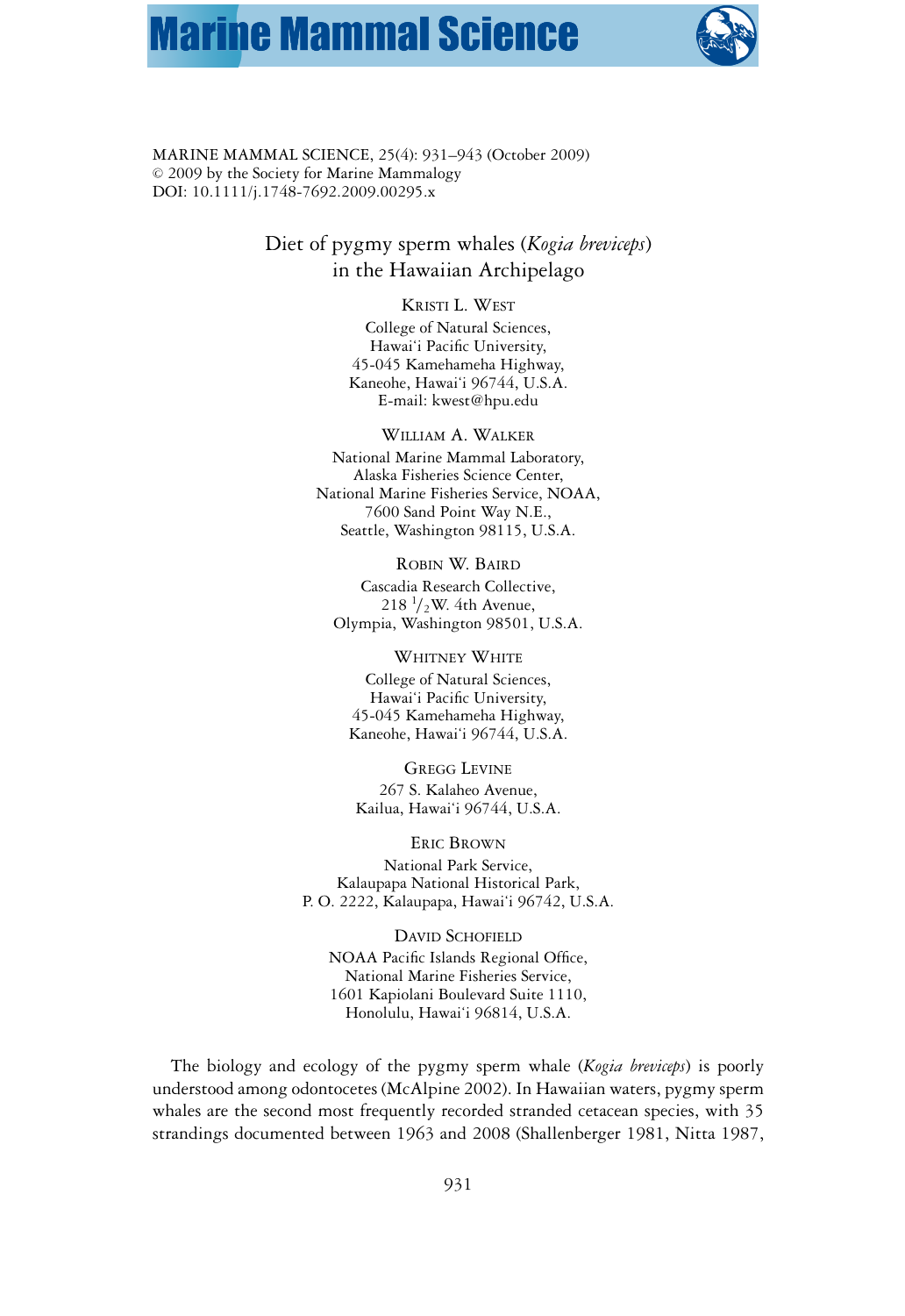| Status at<br>stranding                       | Date of<br>stranding        | <b>Sex</b> | Reproductive<br>status | Body<br>length (cm) | Location of<br>stranding |
|----------------------------------------------|-----------------------------|------------|------------------------|---------------------|--------------------------|
| Dead                                         | 8 January 1986 <sup>a</sup> |            | M Mature               | 301                 | Kalaupapa, Moloka'i      |
| Alive and died<br>on site<br>Alive and later | 3 June 2000                 |            | M Immature             | 244                 | Na Pali coast, Kaua'i    |
| euthanized                                   | 15 January 2005             | F          | Mature (with calf)     | 295                 | Kihei, Maui              |
| Dead                                         | 20 May 2006                 |            | M Mature               | 306                 | Kalaupapa, Moloka'i      |
| Dead                                         | 15 April $2007a$            | F          | Mature (pregnant)      | 315                 | Lana'i                   |
| Dead                                         | 25 April 2007               | М          | Mature                 | 307                 | Kihei, Maui              |
| Dead                                         | 1 January 2008              | F          | Immature               | 215                 | Midway atoll             |

*Table 1.* Pygmy sperm whales stranded in the Hawaiian Islands between 1986 and 2008 where stomach contents were examined.

<sup>a</sup>The 2007 Lana'i and the 1986 Kalaupapa stranding date represent the dates of the initial observation. The individual from Lana'i was found in a remote area of the island in a moderate state of decomposition and likely stranded at an earlier date.

Maldini *et al.* 2005, NMFS database<sup>1</sup>). Despite the high frequency of strandings, sightings of this species in Hawaiian waters are rare (Baird 2005). Given the low number of sightings, examination of stranded animals provides virtually the only means to study the biology and ecology of pygmy sperm whales in the area.

Pygmy sperm whales are recorded as feeding primarily on cephalopods from most locations where stomach contents have been examined (Wang *et al.* 2002, Bustamante *et al.* 2003, Santos *et al.* 2006, Beatson 2007). However, diet composition has not been previously examined for pygmy sperm whales from any location in the central Pacific Ocean. The primary objective of our study was to assess the diet of pygmy sperm whales in Hawai'i through the examination of stomach contents of seven stranded specimens. In addition, we compare the diet composition of pygmy sperm whales in the Hawaiian Islands with that of whales from other geographic locations.

Stomach contents were collected from six of 16 pygmy sperm whales that stranded between 2000 and 2008 in the Hawaiian Islands and from one individual that stranded in 1986. Additional information on date of stranding, body length, and specific location is provided in Table 1. In all but one case, pygmy sperm whales were identified to species based on both the location of the dorsal fin and a height measurement that was less than 5% of the total body length (five of the seven were also longer than the known maximum body length for dwarf sperm whales). For the Midway individual, genetic analyses performed by the Southwest Fisheries Science Center was necessary to confirm the species identification.

Stomach contents were initially frozen for six of the pygmy sperm whales and fixed in formalin for one of the whales. Frozen contents were later thawed and each sample was then rinsed through a progression of sieves with decreasing mesh sizes of 1.4 mm, 0.94 mm, and 0.50 mm. After sorting, cephalopod beaks, fish bones and crustacean

<sup>&</sup>lt;sup>1</sup> Available from Pacific Islands Regional Office, NOAA National Marine Fisheries Service, 1601 Kapiolani Boulevard, Suite 1110, Honolulu, HI 96814.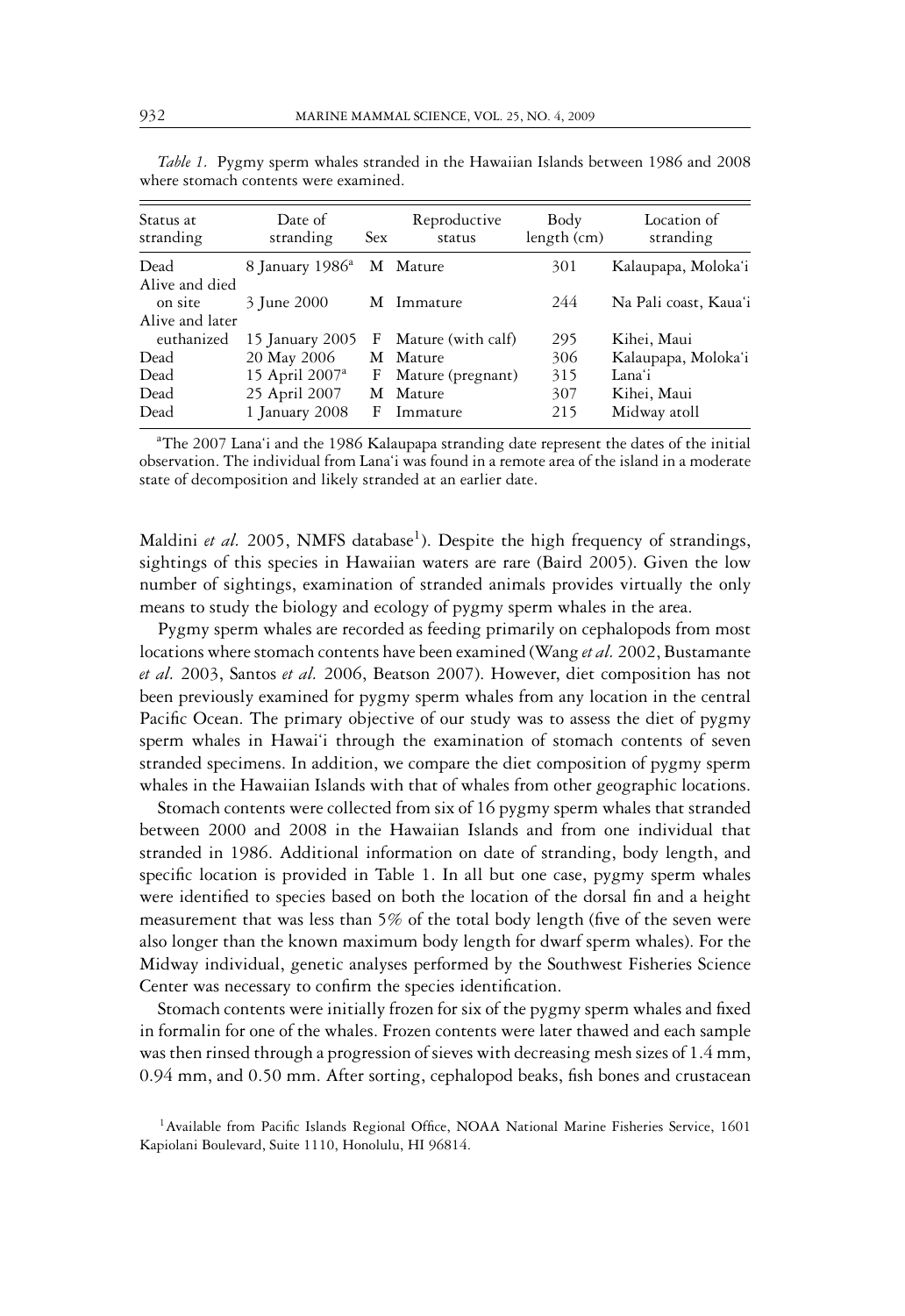remains were preserved in 70% ethanol. Fish otoliths were stored dry in gelatin capsules. All remains were identified to the lowest possible taxon using the private reference collection of W. A. Walker and the fish bone, otolith and cephalopod beak reference collections housed at the National Marine Mammal Laboratory (NMML), Seattle, Washington. A voucher series of select beaks and otoliths representing each prey taxon were removed from the individual stomach samples and incorporated into the NMML reference collections. The remainder of the individual stomach samples were stored in alcohol at NMML.

A total number of each species of cephalopod was estimated as the number of lower beaks present. A total number of each fish species was estimated based on the greater number of left and right otoliths. In a few instances, the number of fish prey was estimated based on the greater number of left or right paired cranial bones. Crustacean abundance was estimated using the number of individual carapace remains in each stomach.

Dorsal mantle length and total weights were estimated by measuring lower beak rostral length for the cephalopod decapods and lower beak hood length for the cephalopod octopods and then applying the appropriate regression equations. Cephalopod beaks were measured to the nearest 0.1 mm with either an optical micrometer or, in the case of large beaks, Vernier calipers. With three exceptions, all regression equations came from Clarke (1986). There were no regression equations available for *Enoploteuthis* sp. *cf. E. reticulata, Japatella* sp., and *Ocythoe tuberculata*. Prey size for these species were estimated using data from individuals of near equivalent beak size housed in the NMML reference collection. Following Clarke (1986), pigmentation (darkening) of the wing portions of the lower beak were recorded for beaks of *Stigmatoteuthis hoylei*, *Taonius pavo, Liocranchia reinhardti*, and *Mastigoteuthis famelica*. Beaks were considered to be from adult squid when the wing pigmentation was complete. Fish otoliths and diagnostic bones were measured to the nearest 0.1 mm using an optical micrometer. In most cases, fish prey standard lengths and weights were estimated using regression equations from the literature (Smale *et al.* 1995, Ohizumi *et al.* 2001, Spear *et al.* 2007), or from regressions developed for similar, closely related species at NMML. In instances where appropriate weight regressions were unavailable, weight was estimated by comparison with other closely related species of similar size. Of the two crustaceans documented, carapace length and weight relationships had only been described for *Gnathophausia ingens.* As a result, weights were estimated for both species of shrimp by measuring carapace length and then applying the regression equation available for *G. ingens* (Childress and Price 1983).

Together the seven stomachs of pygmy sperm whales examined contained a total of 728 food items ranging from 12 to 300 prey items/stomach and six to 28 species/stomach. Predominant prey remains were cephalopod beaks. A total of 573 lower beaks were identified representing 17 families and 38 species (Table 2). Fish and crustaceans also contributed to the stomach contents. Five of the seven stomachs also contained fish remains representing 11 families, which comprised a total of 6.9% by number and 3.3% by mass. Two species of deep-water shrimp contributed 14.4% by number and 3.4% by mass to Hawaiian pygmy sperm whale diet.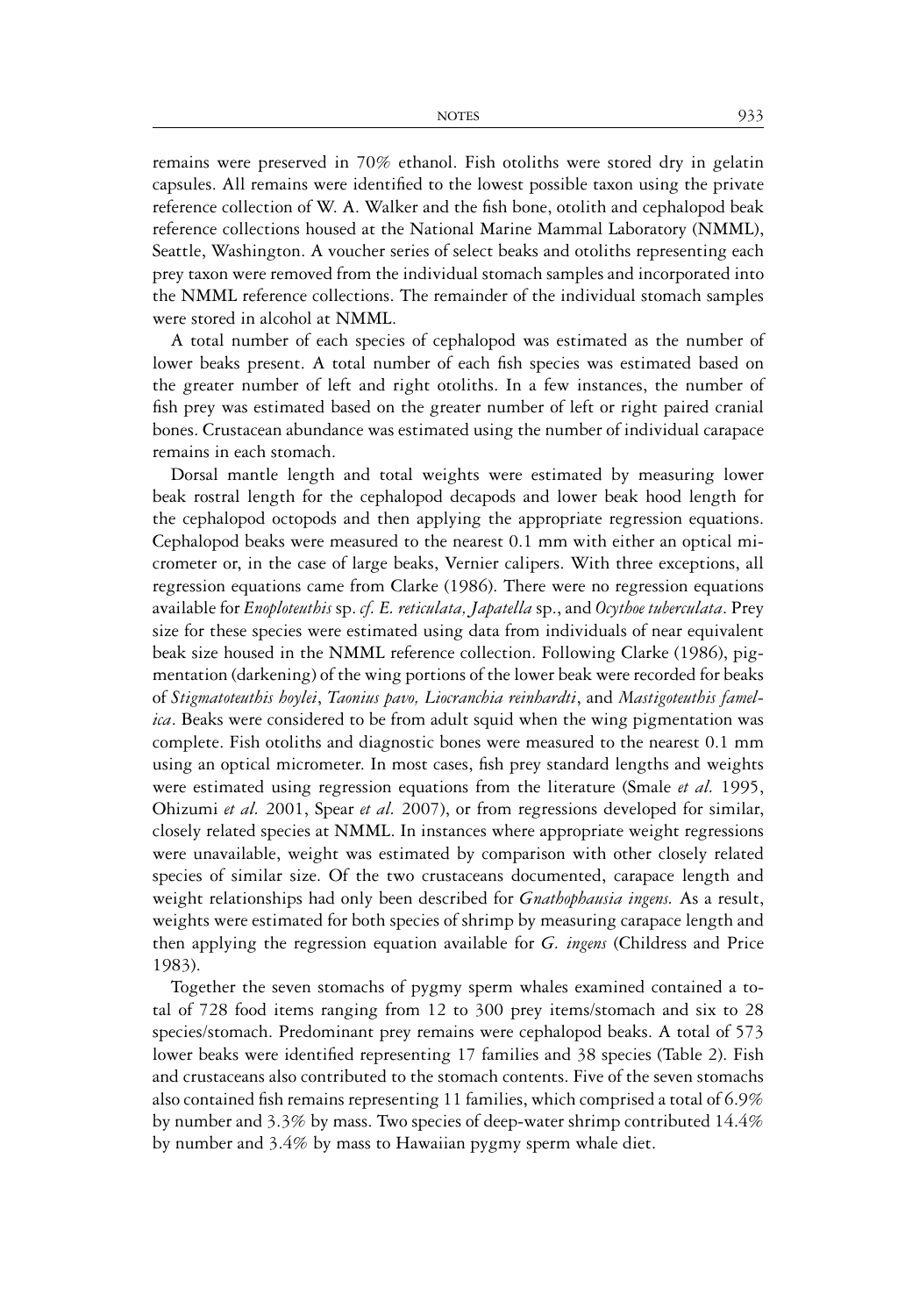| Table 2. Pygmy sperm whale prey species identified from stomach contents among seven individuals stranded in Hawai'i                                   |                                          |                           |            |                                                    |                                      |                                                                                        |                                        |
|--------------------------------------------------------------------------------------------------------------------------------------------------------|------------------------------------------|---------------------------|------------|----------------------------------------------------|--------------------------------------|----------------------------------------------------------------------------------------|----------------------------------------|
|                                                                                                                                                        | prey represented<br>number of<br>Minimum | Frequency<br>number<br>δY | Occurrence | length <sup>a</sup> (mm)<br>mean prey<br>Estimated | Estimated<br>mean prey<br>weight (g) | contribution<br>by mass $(g)$<br>Estimated                                             | Estimated %<br>contribution<br>by mass |
| Totals<br>Fish                                                                                                                                         | 728<br>50                                | 6.9<br>100                |            |                                                    |                                      | 71,495.5<br>2,327.1                                                                    | 100.0<br>3.3                           |
| Serrivomeridae                                                                                                                                         |                                          |                           |            |                                                    |                                      |                                                                                        |                                        |
| Serrivomer beanii                                                                                                                                      | $\overline{15}$                          | 2.1                       |            | 715                                                | 24.0                                 | 360.0                                                                                  | 0.5                                    |
|                                                                                                                                                        |                                          |                           |            |                                                    |                                      |                                                                                        |                                        |
| Eurypharyngidae<br>Eurypharynx pelicanoides<br>Opisthoproccidae<br>Dolichopteryx sp.<br>Stomiidae<br>Astronesthes indicus                              |                                          | $\overline{0}$ :          |            | 300                                                | 16.0                                 | 16.0                                                                                   | $< 0.1$                                |
|                                                                                                                                                        |                                          | $\overline{0}$ :          |            | $\overline{\mathrm{s}}$                            | 14.6                                 |                                                                                        | $< 0.1$                                |
|                                                                                                                                                        |                                          |                           |            |                                                    |                                      |                                                                                        |                                        |
|                                                                                                                                                        |                                          | 0.4                       |            | 200                                                | 25.0                                 | 14.6<br>156.4<br>151.4                                                                 | 0.2                                    |
| Chauliodus macouni                                                                                                                                     |                                          | $0.\overline{3}$          |            | 209                                                | 40.7                                 |                                                                                        | $\overline{0}$ .                       |
| Synodontidae                                                                                                                                           |                                          |                           |            |                                                    |                                      |                                                                                        |                                        |
| Bathysaurus sp. (juvenile)<br>Myctophidae                                                                                                              |                                          | $\overline{0}$ .          |            | 38                                                 | 0.4                                  |                                                                                        | $\sim 0.1$                             |
|                                                                                                                                                        | $\frac{8}{1}$                            |                           |            |                                                    |                                      |                                                                                        | $\sim$                                 |
| Lampadena urophaos<br>Lampadena sp. (juvenile)                                                                                                         |                                          | 2.5                       |            | 133                                                | $16.147$ $17.503$ $16.703$ $16.703$  | $146.5$ $26.5$ $24.14$ $27.43$ $28.5$ $29.5$ $29.5$ $29.5$ $29.5$ $29.5$ $29.5$ $29.5$ | $\overline{c}$                         |
|                                                                                                                                                        |                                          | $\overline{C}$            |            | $\frac{2}{76}$                                     |                                      |                                                                                        | $\overline{\circ}$<br>V                |
|                                                                                                                                                        |                                          | $\overline{C}$            |            |                                                    |                                      |                                                                                        | 5<br>$\vee$                            |
|                                                                                                                                                        |                                          | $\overline{0}$            |            | $\delta$                                           |                                      |                                                                                        | $\frac{1}{\sqrt{2}}$                   |
| Ceratoscopelus warmingi<br>Bolinichthys pyrosbolus<br>Namobrachium sp.<br>Diaphus sp. cf. D. perspicillatus<br>Diaphus sp.<br>unidentified Myctophidae |                                          | 0.7                       |            | 121                                                |                                      |                                                                                        | $\frac{1}{\sqrt{2}}$                   |
|                                                                                                                                                        |                                          |                           |            | $rac{2}{2}$                                        |                                      |                                                                                        | $\frac{1}{\sqrt{2}}$                   |
|                                                                                                                                                        |                                          | $\frac{3}{0.1}$           |            |                                                    |                                      |                                                                                        | $\frac{1}{\sqrt{2}}$                   |
|                                                                                                                                                        |                                          |                           |            |                                                    |                                      |                                                                                        | $< 0.1$                                |
| Paralepididae                                                                                                                                          |                                          | $\frac{3}{0.1}$           |            |                                                    |                                      | 432.0                                                                                  |                                        |
| Magnisudis atlantica<br>Sudis atrox                                                                                                                    |                                          |                           |            | $\frac{300}{100}$                                  | 377.0<br>55.0                        | 377.0<br>55.0                                                                          | 0.500000                               |
|                                                                                                                                                        |                                          | $\overline{0}$            |            |                                                    |                                      |                                                                                        |                                        |

## 934 MARINE MAMMAL SCIENCE, VOL. 25, NO. 4, 2009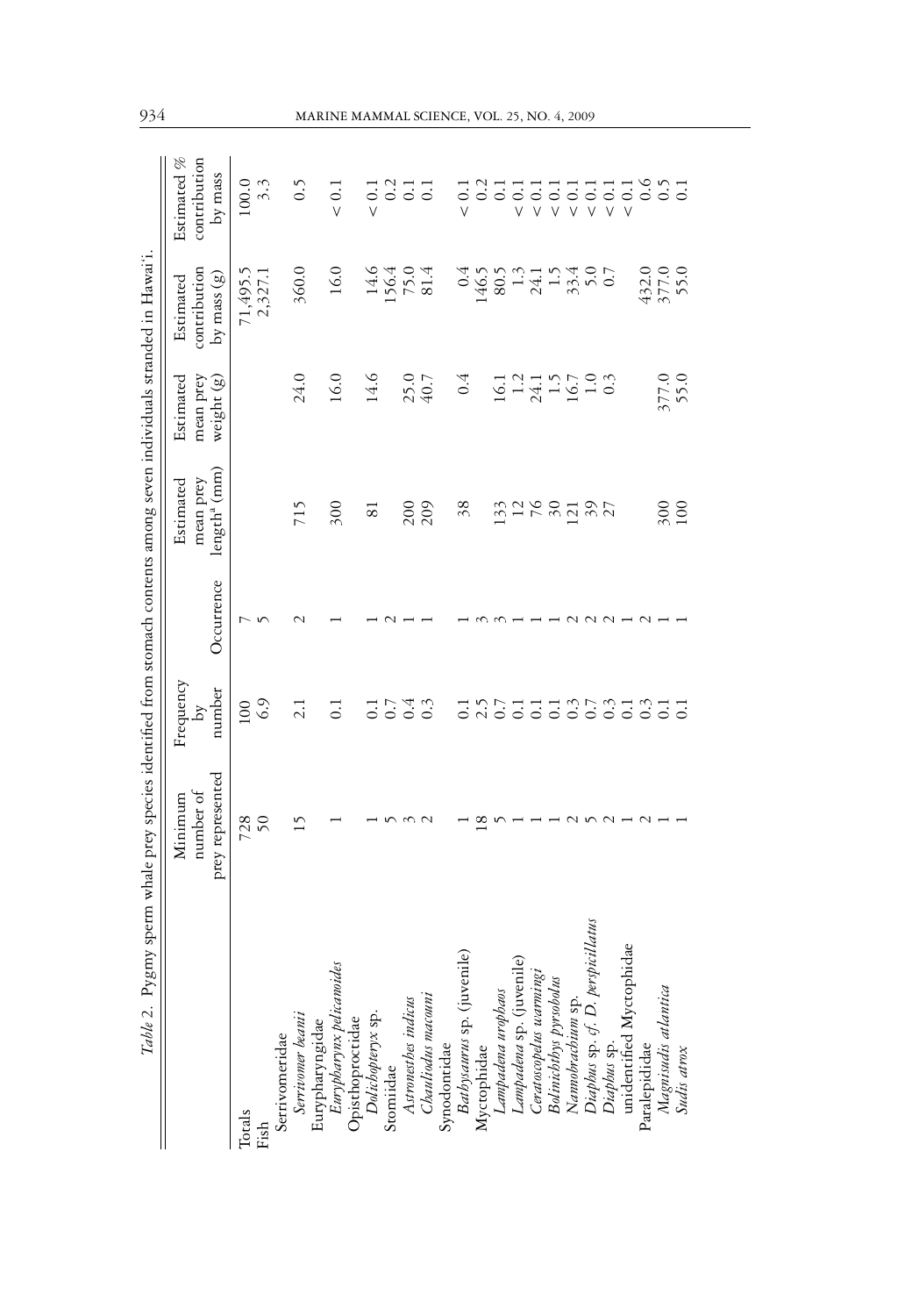|                                                            |                    |                                                                                          |                                                              |                                                                                                                                                                                           |                                                                                                                                                                                                                                                                                                                                                                    |    | <b>NOTES</b> |              |  |                                                                   |                                                                                                        |  |  |                   |                                         |                  | 935         |
|------------------------------------------------------------|--------------------|------------------------------------------------------------------------------------------|--------------------------------------------------------------|-------------------------------------------------------------------------------------------------------------------------------------------------------------------------------------------|--------------------------------------------------------------------------------------------------------------------------------------------------------------------------------------------------------------------------------------------------------------------------------------------------------------------------------------------------------------------|----|--------------|--------------|--|-------------------------------------------------------------------|--------------------------------------------------------------------------------------------------------|--|--|-------------------|-----------------------------------------|------------------|-------------|
| 0.4                                                        |                    | $\begin{array}{ccc}\n 1 & 5 & 5 \\  0 & 0 & 0 \\  0 & 0 & 0 \\  0 & 0 & 0\n \end{array}$ |                                                              |                                                                                                                                                                                           |                                                                                                                                                                                                                                                                                                                                                                    |    |              |              |  | ad conditions<br>2000 mais di                                     |                                                                                                        |  |  |                   |                                         | 0.2              | (Continued) |
| 318.2                                                      | 20.6               | 349.0                                                                                    | 513.4                                                        |                                                                                                                                                                                           |                                                                                                                                                                                                                                                                                                                                                                    |    |              |              |  |                                                                   |                                                                                                        |  |  |                   |                                         | 133.4            |             |
| 159.1                                                      |                    | $20.6$<br>$349.0$<br>$256.7$                                                             |                                                              |                                                                                                                                                                                           | $\begin{array}{cccc}\n5.6 \\ 5.73.0 \\ 7.35.0 \\ 7.53.0 \\ 9.6 \\ 1 & 0.7 \\ 1 & 0.7 \\ 1 & 0.7 \\ 1 & 0.7 \\ 1 & 0.7 \\ 1 & 0.7 \\ 1 & 0.7 \\ 1 & 0.7 \\ 1 & 0.7 \\ 1 & 0.7 \\ 1 & 0.7 \\ 1 & 0.7 \\ 1 & 0.7 \\ 1 & 0.7 \\ 1 & 0.7 \\ 1 & 0.7 \\ 1 & 0.7 \\ 1 & 0.7 \\ 1 & 0.7 \\ 1 & 0.7 \\ 1 & 0.7 \\ 1 & 0.7 \\ 1 & 0.7 \\ 1 & 0.7 \\ 1 & 0.7 \\ 1 & 0.7 \\ 1$ |    |              |              |  |                                                                   |                                                                                                        |  |  |                   |                                         | 66.7             |             |
| 223                                                        | $\overline{74}$    | 368<br>721                                                                               |                                                              |                                                                                                                                                                                           |                                                                                                                                                                                                                                                                                                                                                                    | 54 |              | $^{68}_{47}$ |  | 407                                                               | 152                                                                                                    |  |  | 132<br>216<br>192 |                                         | $\overline{5}$   |             |
|                                                            |                    |                                                                                          |                                                              |                                                                                                                                                                                           |                                                                                                                                                                                                                                                                                                                                                                    |    |              |              |  |                                                                   |                                                                                                        |  |  |                   |                                         |                  |             |
| $0.\overline{3}$                                           | $\overline{0}$ .   | $\overline{0}$                                                                           |                                                              |                                                                                                                                                                                           |                                                                                                                                                                                                                                                                                                                                                                    |    |              |              |  |                                                                   |                                                                                                        |  |  |                   |                                         | $0.\overline{3}$ |             |
|                                                            |                    |                                                                                          |                                                              |                                                                                                                                                                                           |                                                                                                                                                                                                                                                                                                                                                                    |    |              |              |  |                                                                   |                                                                                                        |  |  |                   |                                         | $\sim$           |             |
| Hoplostethus crassispinus<br>Diretmidae<br>Trachichthyidae | Diretmus argenteus | Gempylidae<br>Gempylus serpens                                                           | Trichiuridae<br><i>Lepidopus</i> sp.<br>unidentified teleost | Cephalopods<br>Enoploteuthidae<br>Abraliopsis sp.<br>Abralia trigonura<br>Abralia trigonura<br>Enoploteuthis sp.<br>Enoploteuthis addolux<br>Pyroteuthis addolux<br>Perygioteuthis giardi |                                                                                                                                                                                                                                                                                                                                                                    |    |              |              |  | Ancistrocheiridae<br>Ancistrocheirus lesueurii<br>Octopoteuthidae | Octopoteuthis nielseni<br>Octopoteuthis sp.<br>Onychoteuthis sp.<br>Onychoteuthis sp. cf. M. loembergi |  |  | Moroteuthis sp    | Chtenopterygidae<br>Chtenopteryx sicula |                  |             |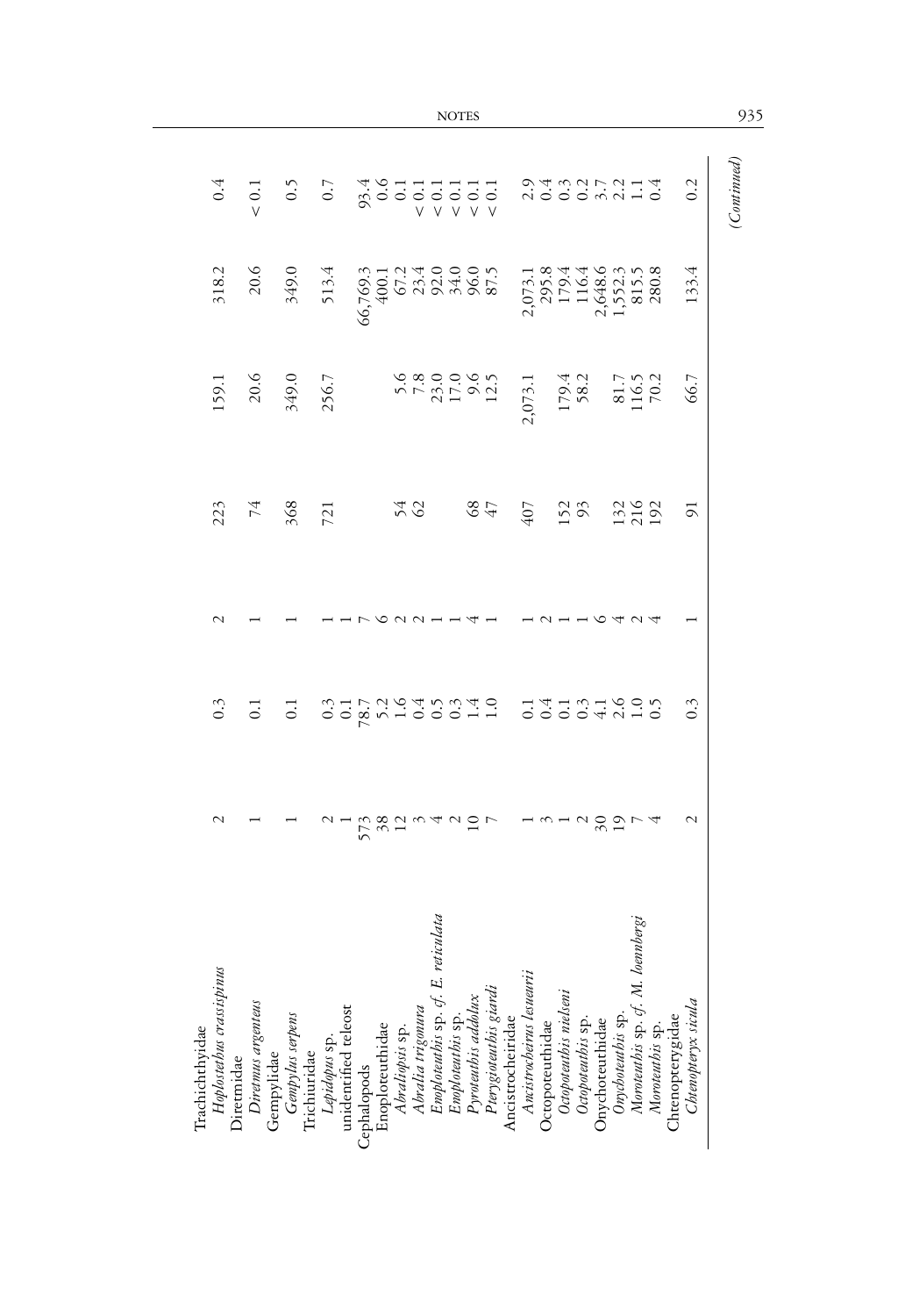|                                                                                                           |                                          |                                                | Table 2 (Continued) |                                                    |                                                       |                                             |                                        |
|-----------------------------------------------------------------------------------------------------------|------------------------------------------|------------------------------------------------|---------------------|----------------------------------------------------|-------------------------------------------------------|---------------------------------------------|----------------------------------------|
|                                                                                                           | prey represented<br>number of<br>Minimum | Frequency<br>number<br>$\overline{\mathsf{d}}$ | Occurrence          | length <sup>a</sup> (mm)<br>mean prey<br>Estimated | Estimated<br>mean prey<br>weight (g)                  | contribution<br>by mass $(g)$<br>Estimated  | contribution<br>Estimated %<br>by mass |
| Gonatidae                                                                                                 |                                          |                                                |                     |                                                    |                                                       |                                             |                                        |
|                                                                                                           |                                          |                                                |                     | 274                                                | 408.8                                                 | 1,226.4                                     |                                        |
| Gonatus californiensis<br>Histioteuthidae                                                                 |                                          |                                                | ペレレ                 |                                                    |                                                       | 27,305.5                                    |                                        |
|                                                                                                           | 0.74                                     | $04007$<br>$24907$                             |                     |                                                    |                                                       | 24,940.8                                    | $-384.2$<br>$-34.2$                    |
|                                                                                                           | $\overline{c}$                           |                                                | $\sim$              | 89                                                 | 173.2<br>91.9<br>41.9                                 |                                             |                                        |
| Stigmatoteuthis boylei<br>Histioteuthis sp. cf. H. oceani<br>Histioteuthis sp.<br>Pholidoteuthis boschmai | 13                                       | 1.8                                            | $\sim$              | 39                                                 |                                                       | 1,820.0<br>544.7                            | 0.8                                    |
|                                                                                                           |                                          |                                                |                     |                                                    |                                                       |                                             |                                        |
| Brachioteuthidae                                                                                          | $\sim$                                   | $0.\overline{3}$                               |                     | 293                                                | 615.1                                                 | 1,230.2                                     | 1.7                                    |
| Brachioteuthis riisei                                                                                     | $\sim$                                   | $0.\overline{3}$                               |                     | 75                                                 | $\frac{8}{2}$                                         |                                             |                                        |
| Ommastrephidae                                                                                            | $\overline{4}$                           |                                                |                     |                                                    |                                                       |                                             | 0.0 %<br>0.0 %                         |
| Sthenoteuthis oualaniensis<br>Nototodarus hawaiiensis                                                     | $\omega$                                 | $\frac{5}{1}$ .4                               | $\sim$ $\sim$       |                                                    | 1,139.3<br>55.9<br>12.4                               | 15.6<br>3,989.3<br>3,417.9<br>559.0<br>12.4 |                                        |
|                                                                                                           | $\overline{10}$                          | 1.4                                            |                     | 311<br>102                                         |                                                       |                                             | 0.8                                    |
| unid. Ommastrephidae                                                                                      |                                          | $\overline{0}$ :                               |                     | 67                                                 |                                                       |                                             | $\overline{0}$ .<br>V                  |
|                                                                                                           |                                          |                                                |                     |                                                    |                                                       |                                             |                                        |
| (juvenile)<br>Cycloteuthidae                                                                              |                                          |                                                |                     |                                                    |                                                       |                                             |                                        |
|                                                                                                           | $\sim$ 4                                 | $0.\overline{3}$                               |                     |                                                    | 843.9<br>104.4                                        | $2,105.4$<br>1,687.8<br>417.6               | 0, 4 9<br>0, 4 9<br>0                  |
| Cycloteuthis sirventi<br>Discoteuthis laciniosa                                                           |                                          | $\ddot{0}$                                     | $\mathbf{\sim}$     | 369<br>127                                         |                                                       |                                             |                                        |
|                                                                                                           |                                          |                                                |                     |                                                    |                                                       |                                             |                                        |
| Chiroteuthidae<br><i>Grimalditeuthis bonplandi</i>                                                        |                                          | $\overline{0}$ .                               |                     | 141                                                | 16.3                                                  |                                             | $< 0.1$                                |
| Mastigoteuthidae                                                                                          | 47                                       | 6.5                                            |                     |                                                    |                                                       | 16.3<br>5,274.9                             | 7.4                                    |
|                                                                                                           | $\infty$                                 | $\Xi$                                          | $\sim$              |                                                    |                                                       | 742.4                                       |                                        |
| Mastigoteuthis pyrodes<br>Mastigoteuthis famelica                                                         | $\overline{c}$                           |                                                | પ                   | 126<br>137<br>141                                  | $\begin{array}{c} 92.8 \\ 113.1 \\ 119.5 \end{array}$ | 2,262.0                                     |                                        |
| Mastigoteuthis sp. A                                                                                      |                                          | 239.7                                          | n r                 |                                                    |                                                       | 2,270.5<br>14,172.4                         | 223<br>233<br>29                       |
| Cranchiidae                                                                                               | $\frac{19}{218}$                         |                                                |                     |                                                    |                                                       |                                             |                                        |

### 936 MARINE MAMMAL SCIENCE, VOL. 25, NO. 4, 2009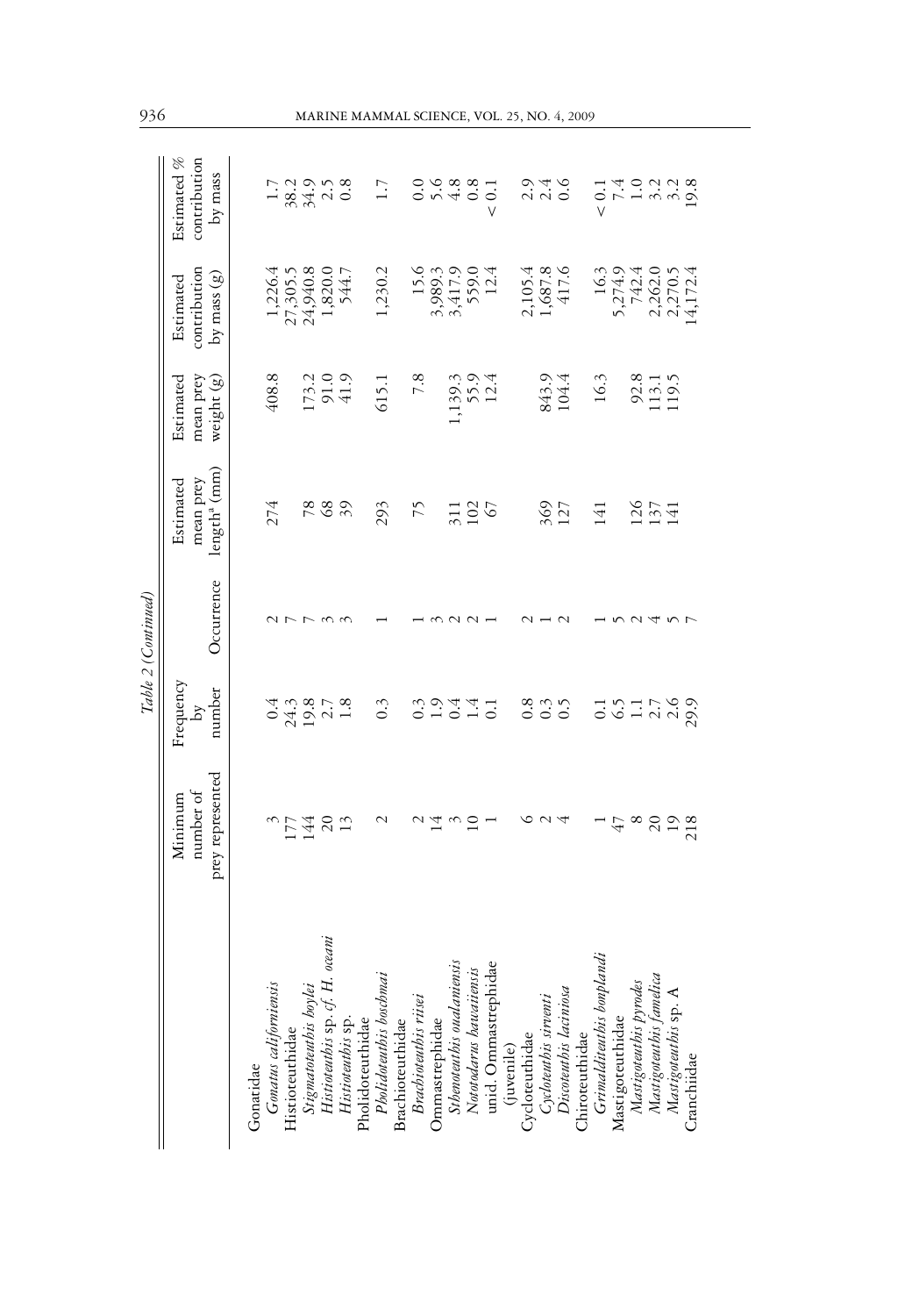| 5,802.3<br>1,455.9<br>943.2<br>1,853.8<br>5,136.0<br>6,046.5<br>6,046.5<br>6,046.5<br>7,0,0<br>7,0,0<br>7,0,0<br>48.0<br>32.0<br>2,399.1<br>276.3<br>26.2<br>8.0<br>1434468111865<br>4434568111265<br>16.0<br>21.1<br>52<br>59<br>75<br>86<br>2.9<br>0.8<br>9.5<br>4.9<br>$0.3$<br>14.4<br>36<br>S9<br>29<br>105<br>$\frac{13}{120}$<br>$\overline{c}$<br>unidentified Cranchiidae<br>Taonius sp. cf. T. borealis<br>Galiteuthis phyllura<br>Galiteuthis sp. cf. G. pacifi<br>Liocranchia reinhardti<br>Vampyroteuthis infernalis<br>Crustaceans<br>Pasiphaeidae<br>Pasiphaea tarda<br>Lophogastridae<br>Lophogastridae<br>Grathophausia ingens<br>Megalocranchia sp.<br>Taonius pavo<br>Japatella diaphana<br>Ocythoidae<br>Ocythoe tuberculata<br>Leachia sp.<br>Helicocranchia sp.<br>Vampyroteuthidae<br>(juvenile)<br>Bolitaenidae |  |  |  |                  |  |
|-----------------------------------------------------------------------------------------------------------------------------------------------------------------------------------------------------------------------------------------------------------------------------------------------------------------------------------------------------------------------------------------------------------------------------------------------------------------------------------------------------------------------------------------------------------------------------------------------------------------------------------------------------------------------------------------------------------------------------------------------------------------------------------------------------------------------------------------|--|--|--|------------------|--|
|                                                                                                                                                                                                                                                                                                                                                                                                                                                                                                                                                                                                                                                                                                                                                                                                                                         |  |  |  |                  |  |
|                                                                                                                                                                                                                                                                                                                                                                                                                                                                                                                                                                                                                                                                                                                                                                                                                                         |  |  |  |                  |  |
|                                                                                                                                                                                                                                                                                                                                                                                                                                                                                                                                                                                                                                                                                                                                                                                                                                         |  |  |  |                  |  |
|                                                                                                                                                                                                                                                                                                                                                                                                                                                                                                                                                                                                                                                                                                                                                                                                                                         |  |  |  |                  |  |
|                                                                                                                                                                                                                                                                                                                                                                                                                                                                                                                                                                                                                                                                                                                                                                                                                                         |  |  |  |                  |  |
|                                                                                                                                                                                                                                                                                                                                                                                                                                                                                                                                                                                                                                                                                                                                                                                                                                         |  |  |  |                  |  |
|                                                                                                                                                                                                                                                                                                                                                                                                                                                                                                                                                                                                                                                                                                                                                                                                                                         |  |  |  |                  |  |
|                                                                                                                                                                                                                                                                                                                                                                                                                                                                                                                                                                                                                                                                                                                                                                                                                                         |  |  |  |                  |  |
|                                                                                                                                                                                                                                                                                                                                                                                                                                                                                                                                                                                                                                                                                                                                                                                                                                         |  |  |  |                  |  |
|                                                                                                                                                                                                                                                                                                                                                                                                                                                                                                                                                                                                                                                                                                                                                                                                                                         |  |  |  |                  |  |
|                                                                                                                                                                                                                                                                                                                                                                                                                                                                                                                                                                                                                                                                                                                                                                                                                                         |  |  |  | $\overline{8.1}$ |  |
|                                                                                                                                                                                                                                                                                                                                                                                                                                                                                                                                                                                                                                                                                                                                                                                                                                         |  |  |  |                  |  |
|                                                                                                                                                                                                                                                                                                                                                                                                                                                                                                                                                                                                                                                                                                                                                                                                                                         |  |  |  | $\overline{c}$   |  |
|                                                                                                                                                                                                                                                                                                                                                                                                                                                                                                                                                                                                                                                                                                                                                                                                                                         |  |  |  |                  |  |
|                                                                                                                                                                                                                                                                                                                                                                                                                                                                                                                                                                                                                                                                                                                                                                                                                                         |  |  |  | $< 0.1$          |  |
|                                                                                                                                                                                                                                                                                                                                                                                                                                                                                                                                                                                                                                                                                                                                                                                                                                         |  |  |  | 3.4              |  |
|                                                                                                                                                                                                                                                                                                                                                                                                                                                                                                                                                                                                                                                                                                                                                                                                                                         |  |  |  |                  |  |
|                                                                                                                                                                                                                                                                                                                                                                                                                                                                                                                                                                                                                                                                                                                                                                                                                                         |  |  |  | 2.0              |  |
|                                                                                                                                                                                                                                                                                                                                                                                                                                                                                                                                                                                                                                                                                                                                                                                                                                         |  |  |  |                  |  |
|                                                                                                                                                                                                                                                                                                                                                                                                                                                                                                                                                                                                                                                                                                                                                                                                                                         |  |  |  | $1.\overline{3}$ |  |
| are standard length for fishes; dorsal mantle length for cephalopods; or carapace length for crustaceans.<br>aPrey length measurements                                                                                                                                                                                                                                                                                                                                                                                                                                                                                                                                                                                                                                                                                                  |  |  |  |                  |  |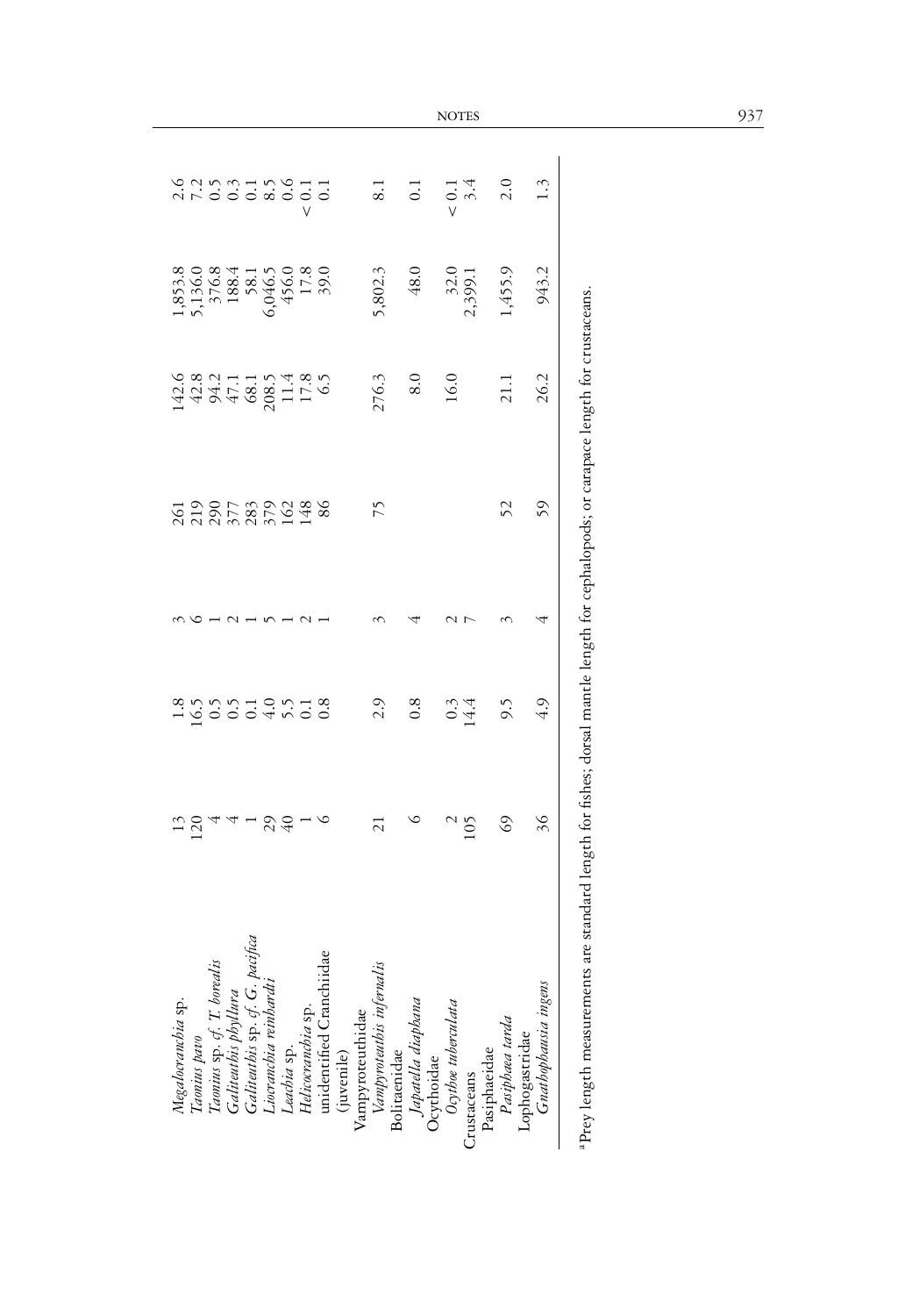The two most numerically abundant cephalopod families were Histioteuthidae (24.3%) and Cranchiidae (29.9%). These two families were found in all seven stomachs and collectively represented an estimated 58.0% of the total prey mass. The histioteuthid *Stigmatoteuthis hoylei* was found in all of the seven stomachs and represented 19.8% of the total abundance with estimated dorsal mantle lengths ranging from 38 mm to 149 mm (Fig. 1A). The total estimated weight contribution of *S. hoylei* was 34.9%. Representatives of the family Cranchiidae were dominated by *Taonius pavo*, found in six of the seven stomachs and constituting 16.5% of the total prey items. Estimated size for this prey species ranged from 98 mm to 326 mm and contributed 7.2% to the estimated total prey weight (Fig. 1B). Another cranchiid, *Liocranchia reinhardti* was found in five of the seven stomachs, represented 4.0% of the prey items, contributed 8.5% by weight and ranged in size from 281 mm to 462 mm (Fig. 1C). Remains of the vampyroteuthid, the vampire squid (*Vampyroteuthis infernalis)* were found in three of the seven stomachs examined and comprised 2.9% of the prey items with an estimated contribution by mass of 8.1%. Estimated mantle lengths for this species ranged from 43 mm to 118 mm (Fig. 1D).

Bean's sawtoothed eel (*Serrivomer beanii*) was the most common fish species ingested, representing 2.1% of the prey items identified and contributing 0.5% to the total prey weight. Members of the lanternfish family Myctophidae were not represented in high numbers, however, seven species of these fishes were identified (Table 2). The crustacean *Pasiphaea tarda* was found in three of the seven stomachs and contributed 9.5% to the total prey abundance and 2.0% by weight. Carapace length of this deepwater shrimp ranged between 40 mm and 65 mm (Fig. 2A). Another crustacean, *Gnathophausia ingens,* was found in four of the seven stomachs, contributed 4.9% to total prey abundance and 1.3% by weight. Carapace length ranged between 41 mm and 79 mm (Fig. 2B).

The primary prey of pygmy sperm whales in Hawaiian waters consists of a wide diversity of cephalopods. While it is often difficult to infer the foraging depth of predators from cephalopod prey remains (Roper and Young 1975), our results provide insight into the foraging depth and feeding preferences of pygmy sperm whales in Hawai'i as three of the 10 most abundant cephalopod prey species found in our stomachs (*Taonius pavo*, the vampire squid*,* and *Mastigoteuthis famelica*) do not undergo diel migrations.

*Taonius pavo* juveniles are found primarily between 600 m to 650 m and adults between 725 m and 970 m both day and night (Young 1975), the vampire squid is found between depths of 800 m and 1,200 m off O'ahu (Young 1978), and *Mastigoteuthis famelica* were taken off O'ahu between 675 m and 800 m during both day and night (Young 1978). The reported depths for these three important prey species suggest that in Hawai'i pygmy sperm whale dive behavior spans both the mesopelagic and bathypelagic zones and at least some foraging occurs between 600 m and 1,200 m.

Mesopelagic fish species were found to contribute to pygmy sperm whale diets in Hawai'i, comprising 6.9% of the total prey items, but only 3.3% by mass (Table 2). Although generally low in abundance, a wide diversity of fish species (19) from 11 different families was found among the seven stomachs. Bean's sawtoothed eel was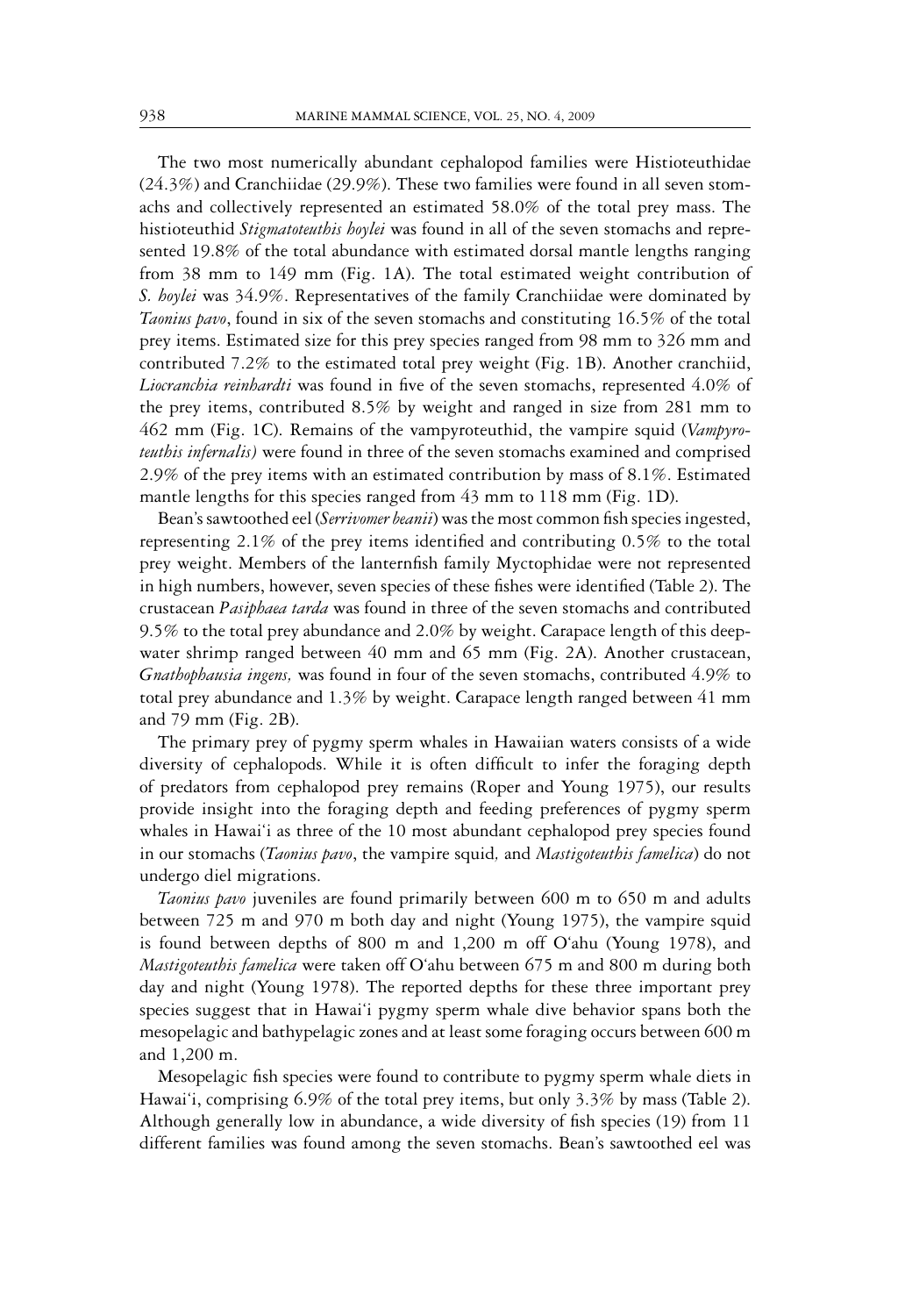

*Figure 1.* Frequency distribution of estimated mantle length and state of maturity of (A) *Stigmatoteuthis hoylei* (B) *Taonius pavo* (C) and *Liocranchia reinhardti.* Only estimated mantle length is provided for (D) *Vampryotheuthis infernalis.* Prey items were combined for the seven pygmy sperm whales.

the most abundant and contributed the highest proportion by mass of the deep-water fish species. Struhsaker (1973) collected specimens at depths of 640 m–869 m from the island of Hawai'i to Kaua'i and over 50 specimens of *Serrivomer sp*. were collected during day trawls between the depths of 735 m and 960 m off leeward O'ahu (Reid *et al.* 1991).

Two abundant species of mesopelagic crustaceans, *Pasiphaea tarda* and *Gnathophausia ingens*, found in this study have a wide distribution. *P. tarda* has been reported from both the Atlantic and Pacific oceans and *G. ingens* is common in tropical and subtropical regions worldwide (Hanamura and Evans 1994). *G. ingens* has been collected between 400 m and 1,200 m off O'ahu (Sanders and Childress 1990).

Cephalopods were the primary prey of pygmy sperm whales in Hawaiian waters making up 78.7% of prey abundance and 93.4% contribution by mass. Our stomach samples revealed an extreme diversity of cephalopod prey with 38 species from 17 different families. Especially given our sample size of only seven stomachs, this demonstrates a highly varied diet composition compared to almost all other regions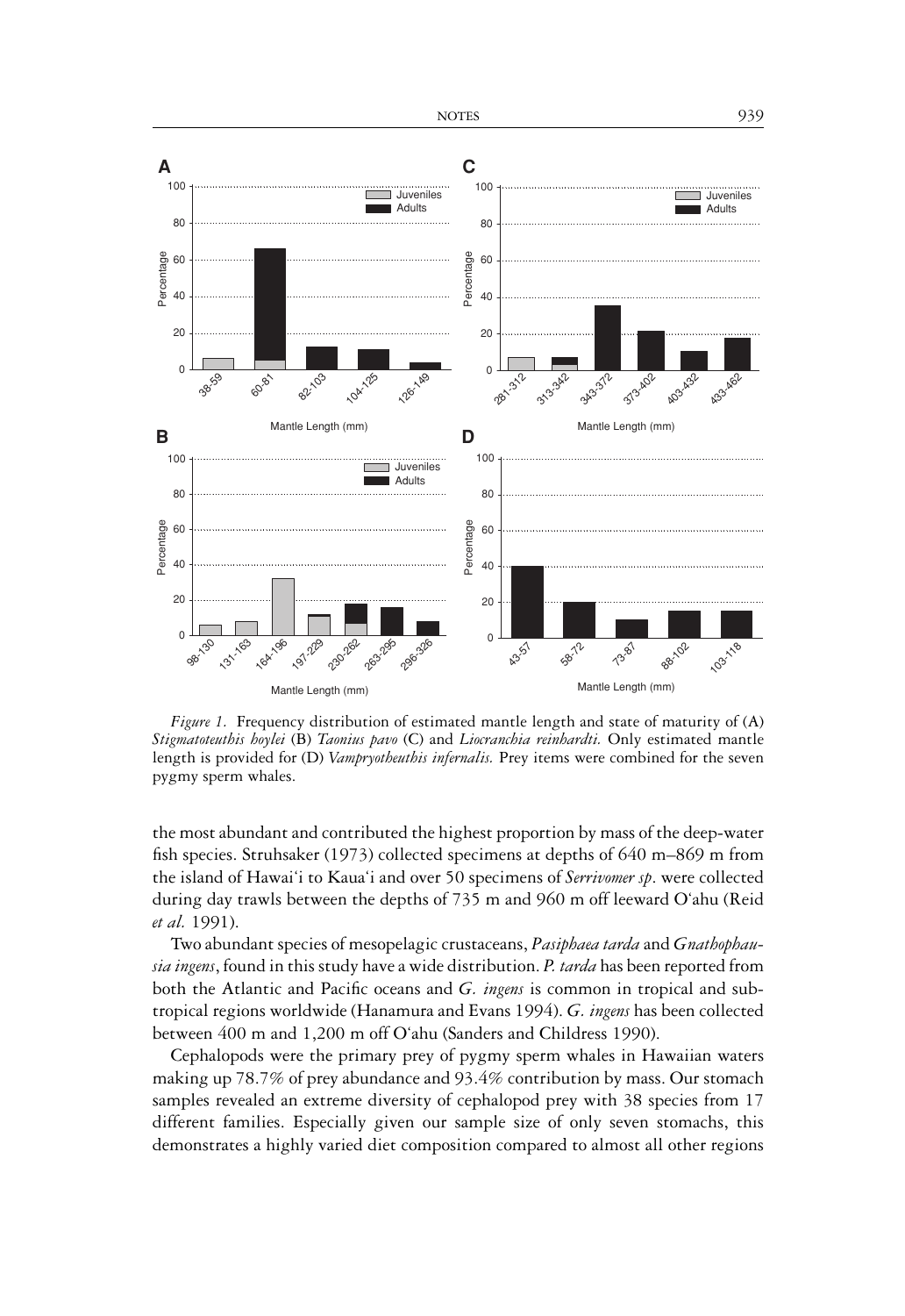

*Figure 2.* Frequency distribution of estimated size based on carapace length of (A) *Pasiphaea tarda* and (B) *Gnathophausia ingens* combined for the seven pygmy sperm whales.

where pygmy sperm whale stomach contents have been investigated. The only study in which more than 17 families of cephalopod prey were identified is that of Plön (2004), where 42 stomachs were examined in South Africa.

As already reported for the diet of this species cephalopods of the family Histioteuthidae are the most abundant prey ingested (Ross 1979, Klages *et al.* 1989, Sekiguchi *et al.* 1992, Plön 2004, Santos *et al.* 2006, Beatson 2007). Histioteuthids were also abundant in the stomachs from Hawai'i, where they were the second most abundant family and the greatest contributor by weight (Table 2). Taiwan is the only location where a study of pygmy sperm whale diet did not list histioteuthids as a dominant prey family. Wang *et al.* (2002) reported that this family contributed 8% to the diet by number and 10% by weight. The cephalopod family Cranchiidae has also been recognized as important to the diet of pygmy sperm whales from most geographic locations (Candela 1987, Wang *et al.* 2002, Beatson 2007). Cranchiids were the most abundant family (29.9%) of cephalopod prey represented in the Hawaiian pygmy sperm whale stomachs. However, they ranked second in terms of their contribution by mass (19.8%). Prey from this family have also been shown to be a major component of the diet of pygmy sperm whales in studies conducted off Taiwan (Wang *et al.* 2002), the southeastern United States (Candela 1987), in New Zealand (Beatson 2007), and as a dominant prey family in one of four studies conducted in South Africa (Ross 1979, Klages *et al.* 1989, Sekiguchi *et al.* 1992, Plön  $2004$ ).

The deep-water fish contribution to Hawaiian pygmy sperm whale diet was found to be similar to that of South Africa. Fish were present in 71% of the Hawaiian stomachs and in 75% of South African stomachs examined (Ross 1979). Mesopelagic fish contributed 6.9% to prey abundance in Hawai'i, whereas two studies from South Africa demonstrated a similar contribution of 9.1% and 10.3% (Klages *et al.* 1989, Plön 2004).

Crustaceans were found to be a significant component of the diet of pygmy sperm whales in Hawaiian waters when compared to reports from other regions.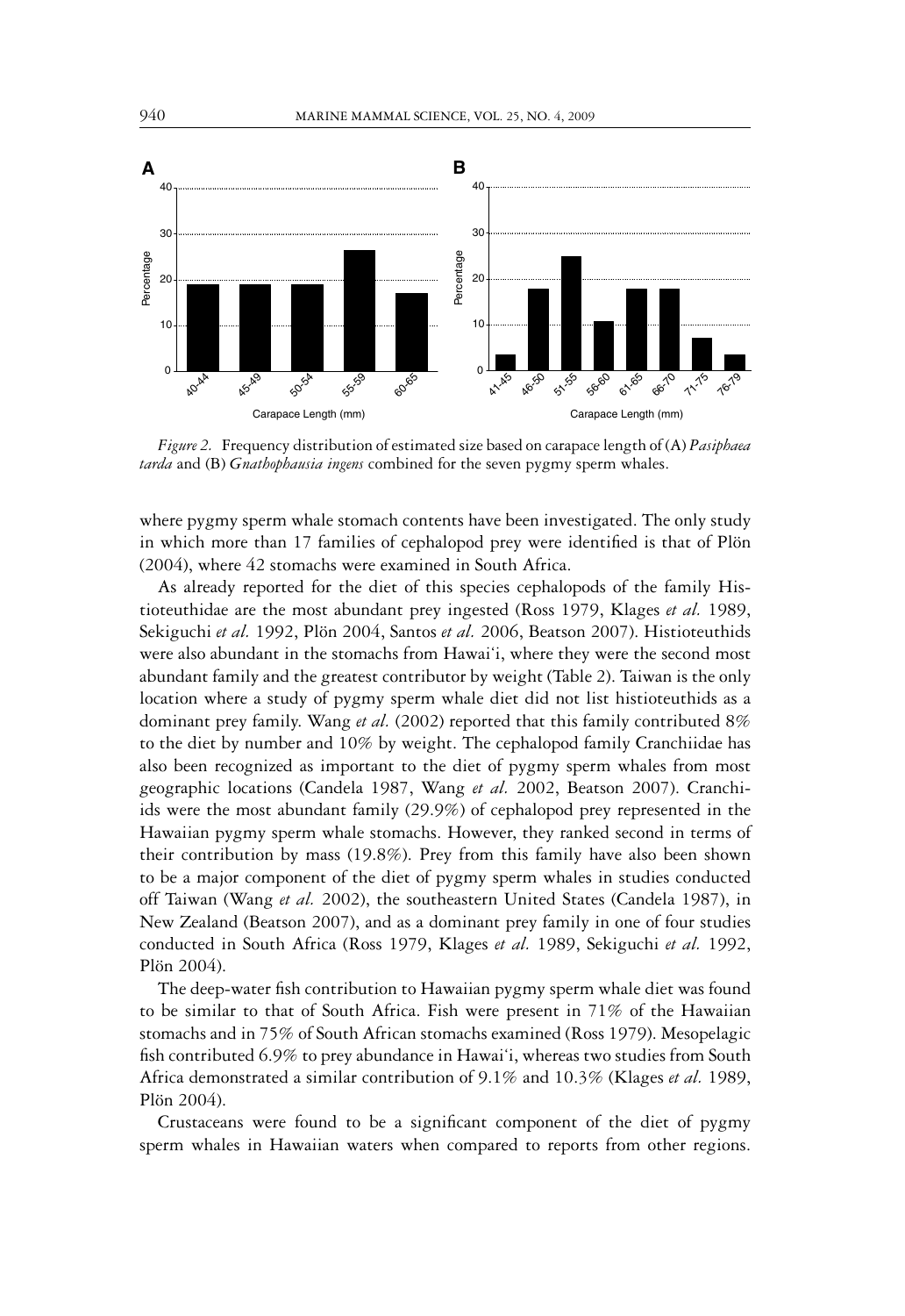Collectively, *Pasiphaea tarda* and *Gnathophausia ingens* accounted for almost 15% of the prey abundance and 3.4% by weight, a level not observed in other studies. No accounts of crustacean remains were reported in six stomachs from Taiwan (Wang *et al.* 2002). Beatson (2007) examined 27 stomachs from New Zealand waters where crustaceans were found to comprise <4% of the diet based on the abundance of prey. However, on a species level, the presence of *G. ingens* was similar between the Hawai'i (4.9% by prey abundance) and New Zealand stomachs (3.2% by prey abundance).

Most of what is known about pygmy sperm whales comes from waters off South Africa where a greater number of stomachs have been examined than for any other geographic location. Ross (1979) reported the presence of crustaceans in 75% of stomachs examined, represented by *Gnathophausia sp*. in more than half of the stomachs. In a more recent study in South Africa, crustaceans were found to contribute 2.5% to prey abundance and 1.1% for the species *G. ingens* (Plön 2004). In the northeastern Atlantic, crustacean prey appeared to play a minor role in the diet of the 14 whales examined (Santos *et al.* 2006), being found in only one individual where the stomach contents consisted entirely of 29 swimming crabs, *Polybius henslowii*.

Prior to this investigation of diet composition from seven stranded pygmy sperm whales in Hawai'i, little was known of the feeding ecology of *Kogia* in the central Pacific. Findings from this study suggest that pygmy sperm whales eat a wide diversity of prey and engage in foraging activity between 600 m and 1,200 m in Hawaiian waters, spanning both the mesopelagic and bathypelagic zones.

#### ACKNOWLEDGMENTS

We would like to thank John Klavitter, Thierry Work, and other stranding responders involved in the collection of the pygmy sperm whale stomach contents. We are also grateful to Jeffery Drazen, Brad Seibel, and Steve Haddock for assistance in the interpretation of our results. Richard Young was particularly helpful in sharing his knowledge on the vertical distribution of Hawaiian cephalopods and provided assistance in the identification of the histioteuthid and mastigoteuthid beaks. Susan Chivers confirmed the species identification of the Midway individual. We also thank Mariana Kuprijanova for her assistance with the references and Nicole Davis for her efforts to track down one of the missing samples. We would also like to thank the Prescott grant program for supporting stranding response efforts in the Pacific Islands region.

#### LITERATURE CITED

- BAIRD, R. W. 2005. Sightings of dwarf (*Kogia sima*) and pygmy (*K*. *breviceps*) sperm whales from the main Hawaiian Islands. Pacific Science 59:461–466.
- BEATSON, E. 2007. The diet of pygmy sperm whales, *Kogia breviceps*, stranded in New Zealand: Implications for conservation. Reviews in Fish Biology and Fisheries 17:295–303.
- BUSTAMANTE, P., C. GARRIGUE, L. BREAU, F. CAURANT, W. DABIN, J. GREAVES AND R. DODEMONT. 2003. Trace elements in two odontocete species (*Kogia breviceps* and *Globicephala macrorhynchus*) stranded in New Caledonia (South Pacific). Environmental Pollution 124:263–271.
- CANDELA, S. N. 1987. Cephalopod prey of pygmy and dwarf sperm whales (*Kogia breviceps* and *K. simus*) stranded in Florida and Georgia. Seventh Biennial Conference on the Biology of Marine Mammals, 5–7 December 1987, Miami, FL. 9 pp.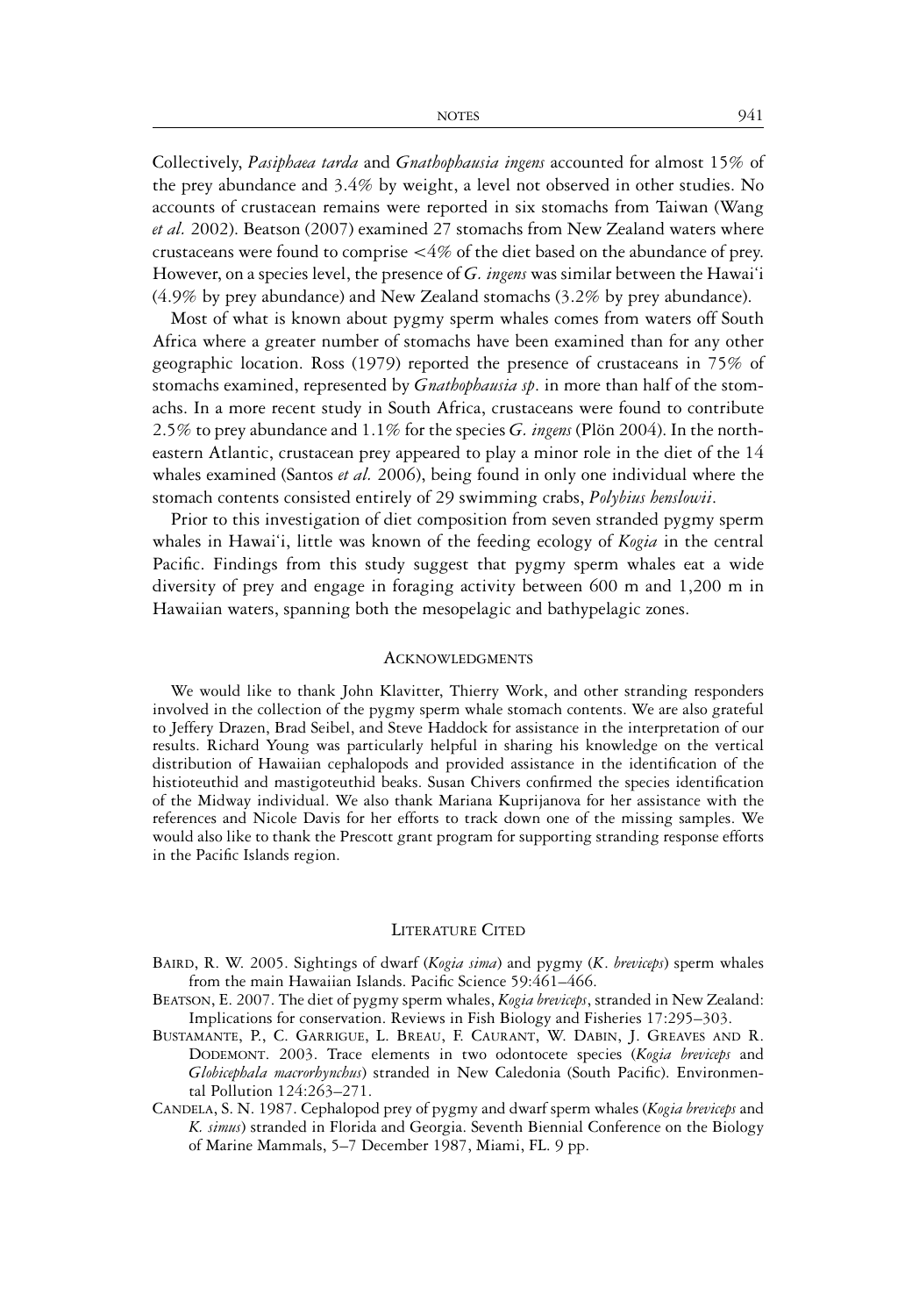- CHILDRESS, J. J., AND M. H. PRICE. 1983. Growth rate of the bathypelagic crustacean *Gnathophausia ingens* (Mysidacea: Lophogastridae). Marine Biology 76:165–177.
- CLARKE, M. R. 1986. Cephalopods in the diet of odontocetes. Pages 281–321 *in* M. M. Bryden and R. Harrison, eds. Research on dolphins. Clarendon Press, Oxford, UK.
- HANAMURA, Y., AND D. R. EVANS. 1994. Deepwater caridean shrimps of the families Oplophoridae and Pasiphaeidae (Crustacea: Decapoda) from western Australia, with an appendix on a lophogastridan mysid (Mysidacea). Crustacean Research 23:46– 60.
- KLAGES, N., V. G. COCKCROFT AND P. B. BEST. 1989. Stomach contents of pygmy *Kogia breviceps* and dwarf *K. simus* sperm whales stranded on South African beaches. Eighth Biennial Conference on the Biology of Marine Mammals, 7–11 December 1989, Pacific Grove, CA. 35 pp.
- MALDINI, D., L. MAZZUCA AND S. ATKINSON. 2005. Odontocete stranding patterns in the Main Hawaiian Islands (1937–2002): How do they compare with live animal surveys? Pacific Science 59:55–67.
- MCALPINE, D. 2002. Pygmy and dwarf sperm whales. Pages 1007–1009 *in* W. F. Perrin, B. Würsig, and J. G. M. Thewissen, eds. Encyclopedia of marine mammals. Academic Press, San Diego, CA.
- NITTA, E. 1987. The marine mammal stranding network for Hawai'i, an overview. NOAA Technical Report NMFS 98:55–62.
- OHIZUMI, H., H. WATANABE, M. MOKU AND S. KAWAHARA. 2001. Species identification for otoliths of myctophid fishes in the western North Pacific. Aquabiology 137:626– 637.
- PLÖN, S. 2004. The status and natural history of pygmy (*Kogia breviceps*) and dwarf (*K. sima*) sperm whales off southern Africa. Ph.D. dissertation, Rhodes University, Grahamstown, South Africa.  $xvi + 533$  pp.
- REID, S. B., J. HIROTA, R. E. YOUNG AND L. E. HALLACHER. 1991. Mesopelagic-boundary community in Hawai'i: Micronekton at the interface between neritic and oceanic ecosystems. Marine Biology 109:427–440.
- ROPER, C. F. E., AND R. E. YOUNG. 1975. Vertical distribution of pelagic cephalopods. Smithsonian Contributions to Zoology 209:1–51.
- ROSS, G. 1979. Records of pygmy and dwarf sperm whales, genus *Kogia*, from southern Africa, with biological notes and some comparisons. Annals of the Cape Provincial Museums (Natural History) 11:259–327.
- SANDERS, N. K., AND J. J. CHILDRESS. 1990. Adaptations to the deep-sea oxygen minimum layer: Oxygen binding by the hemocyanin of the bathypelagic mysid, *Gnathophausia ingens* Dohrn. Biological Bulletin 178:286–294.
- SANTOS, M., G. PIERCE, A. LOPEZ, R. REID, V. RIDOUX AND E. MENTE. 2006. Pygmy sperm whales *Kogia breviceps* in the northeast Atlantic: New information on stomach contents and strandings. Marine Mammal Science 22:600–616.
- SEKIGUCHI, K., N. KLAGES AND P. BEST. 1992. Comparative analysis of the diets of smaller odontocete cetaceans along the coast of Southern Africa. South African Journal of Marine Science 12:843–861.
- SHALLENBERGER, E. W. 1981. The status of Hawaiian cetaceans. Final report to the U.S. Marine Mammal Commission MMC-77/23. 70 pp.
- SMALE, M. J., G. WATSON AND T. HECHT. 1995. Otolith atlas of southern African marine fishes. Icthyological Monographs of the J. L. B. Smith Institute of Ichthyology 1, Grahamstown, South Africa.
- SPEAR, L. B., D. G. AINLEY AND W. A. WALKER. 2007. Foraging dynamics of seabirds in the eastern tropical Pacific ocean. Studies in Avian Biology No. 35:1–99.
- STRUHSAKER, P. 1973. A contribution to the systematics and ecology of Hawaiian bathyal fishes. Ph.D. dissertation, University of Hawai'i, Honolulu, HI.  $xv + 482$  pp.
- WANG, M., W. WALKER, K. SHAO AND L. CHOU. 2002. Comparative analysis of the diets of pygmy sperm whales and dwarf sperm whales in Taiwanese waters. Acta Zoologica Taiwanica 13:53–62.